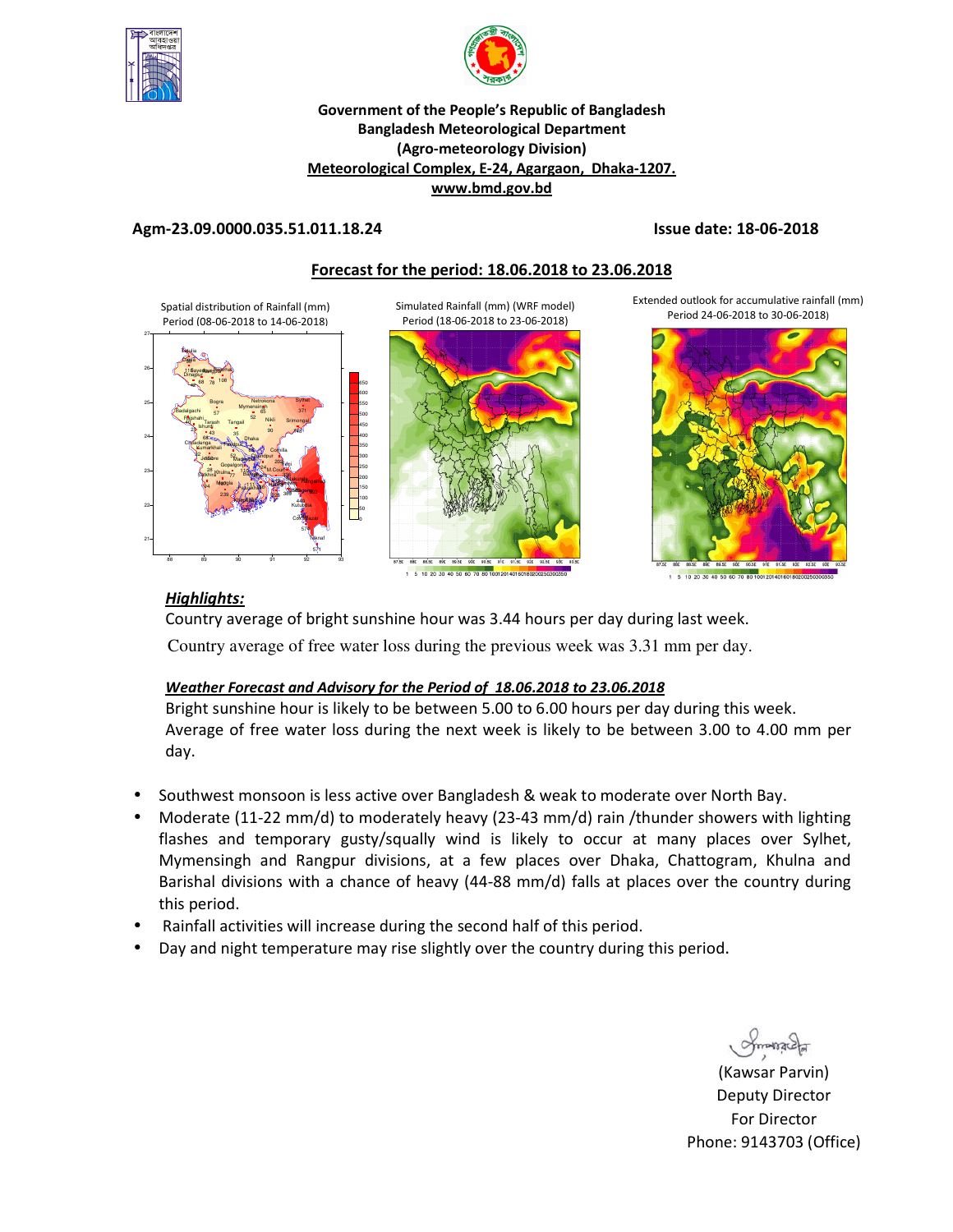#### **Short Weather description Period: 08.06.2018 to 14.06.2018** Maximum And Minimum Temperature (Range and Extreme)

| <b>Divisions</b> | range in <sup>o</sup> C | <b>Maximum temperature</b>             | <b>Highest maximum</b><br>temperature in <sup>"</sup> C |      |              | Minimum temperature<br>Range in <sup>o</sup> C |                          |      |    | Lowest minimum<br>temperature in <sup>o</sup> C |                   |
|------------------|-------------------------|----------------------------------------|---------------------------------------------------------|------|--------------|------------------------------------------------|--------------------------|------|----|-------------------------------------------------|-------------------|
| <b>Dhaka</b>     | 30.4                    | °c<br>$-36.7$                          | Nikli                                                   | 36.7 | °c           | 23.5                                           | $\overline{\phantom{a}}$ | 29.2 | °c | Nikli                                           | 23.5 $\degree$ C  |
| Mymensingh       | 28.4                    | °c<br>$-36.7$                          | Netrokona                                               | 36.7 | °Cı          | 24.0                                           | $\overline{\phantom{a}}$ | 28.2 | °c | Mymensingh                                      | 24.0 °C           |
| Chattogram       | 25.6                    | °c<br>$-35.5$                          | Rangamati & Chandpur                                    | 35.5 | $^{\circ}$ C | 24.0                                           | $\overline{\phantom{a}}$ | 29.0 | °c | Rangamati                                       | 24.0 °C           |
| Sylhet           | 25.0                    | °c<br>$-37.0$                          | Sylhet                                                  | 37.0 | °Cı          | 23.0                                           | $\overline{\phantom{0}}$ | 27.4 | °c | Svlhetl                                         | 23.0 °C           |
| Rajshahi         | 29.8                    | °c<br>$-40.0$                          | Rajshahi                                                | 40.0 | °c           | 24.2                                           | $\overline{\phantom{0}}$ | 28.6 | °c | Raishahi                                        | 24.2 $^{\circ}$ C |
| Rangpur          | 29.7                    | °c<br>$-37.8$                          | Savedpur                                                | 37.8 | °c           | 23.0                                           | $\overline{\phantom{0}}$ | 28.5 | °c | Raiarhat                                        | 23.0 °C           |
| Khulna           | 29.6                    | °c<br>39.0<br>$\overline{\phantom{0}}$ | Chuadanga                                               | 39.0 | °Cı          | 25.0                                           | ۰.                       | 29.0 | °c | Mongla                                          | 25.0 °C           |
| Barishal         | 28.8                    | °c<br>35.8                             | Patuakhali                                              | 35.8 | $^{\circ}$ C | 25.0                                           |                          | 29.5 | °c | <b>Bhola</b>                                    | 25.0 °C           |

*Rainfall analysis* and *average temperature:-*

| Name of the<br><b>Divisions</b> | Name of the<br><b>Stations</b> | Total<br>Rainfall<br>in (mm) | Normal<br>Rainfall<br>in (mm) | Deviation<br>in % | Total<br>Rainy<br>days | Average<br>M ax<br>in % | Average<br>M in<br>in % | Average<br>M ax.<br>Humidity Humidity temp in °C | Average<br>Normal<br>M ax.<br>temp in<br>°C | Average<br>M in.<br>temp in °<br>C | Average<br>Normal<br>M in.<br>temp in<br>۰C |
|---------------------------------|--------------------------------|------------------------------|-------------------------------|-------------------|------------------------|-------------------------|-------------------------|--------------------------------------------------|---------------------------------------------|------------------------------------|---------------------------------------------|
| Dhaka                           | Dhaka                          | 85                           | 99                            | $-14$             | 07                     | 095                     | 068                     | 34.2                                             | 32.6                                        | 26.6                               | 26.2                                        |
|                                 | Faridpur                       | 52                           | 85                            | -39               | 04                     | 96                      | 067                     | 34.4                                             | 32.6                                        | 26.7                               | 25.8                                        |
|                                 | Madaripur                      | 110                          | 102                           | 8                 | 05                     | $\star\star$            | $\star\star$            | **                                               | 33.0                                        | $\star\star$                       | 25.7                                        |
|                                 | Nikli                          | 90                           | ××                            | ***               | 06                     | 093                     | 072                     | 034                                              | $\star\star$                                | 26.4                               | $\star\star$                                |
|                                 | Tangail                        | 35                           | 82                            | $-57$             | 05                     | $\star\star$            | $\star\star$            | $\star\star$                                     | 32.5                                        | ××                                 | 25.6                                        |
|                                 | Gopalgonj                      | 77                           | $\star\star$                  | $***$             | 04                     | 097                     | 070                     | 033                                              | ××                                          | 26.5                               | $\star\star$                                |
| <b>Mymensingh</b>               | Mymensingh                     | 52                           | 103                           | $-50$             | 05                     | 94                      | 068                     | 33.5                                             | 31.5                                        | 26.8                               | 25.5                                        |
|                                 | Netrokona                      | 65                           | $\star\star$                  | ***               | 04                     | 095                     | 066                     | 033                                              | **                                          | 26.5                               | $\star\star$                                |
| Chattogram                      | Chattogram                     | 440                          | 169                           | 160               | 06                     | $\star\star$            | $\star\star$            | 30.6                                             | 32.0                                        | 25.9                               | 25.5                                        |
|                                 | Sitakunda                      | 563                          | 103                           | 447               | 07                     | $\star\star$            | $\star\star$            | **                                               | 31.5                                        | $\star\star$                       | 25.5                                        |
|                                 | Rangamati                      | 692                          | 113                           | 512               | 06                     | 098                     | 038                     | 031                                              | 31.7                                        | 24.6                               | 24.8                                        |
|                                 | Cox'sBazar                     | 574                          | 190                           | 202               | 7                      | 98                      | 83                      | 30.2                                             | 31.3                                        | 25.6                               | 25.2                                        |
|                                 | Teknaf                         | 571                          | 183                           | 212               | $\overline{7}$         | $\star\star$            | $\star\star$            | $\star\star$                                     | 30.7                                        | $\star\star$                       | 25.4                                        |
|                                 | Hatiya                         | 226                          | 142                           | 59                | 06                     | $\star\star$            | $\star\star$            | **                                               | 30.8                                        | $\star\star$                       | 25.7                                        |
|                                 | Sandw ip                       | 389                          | 150                           | ***               | 06                     | 98                      | 81                      | 30.7                                             | 30.8                                        | 26.1                               | 25.4                                        |
|                                 | Kutubdia                       | 376                          | 125                           | 201               | 07                     | 95                      | 078                     | 30.5                                             | 31.1                                        | 26.1                               | 25.6                                        |
|                                 | Feni                           | 336                          | 132                           | 155               | 06                     | 098                     | 076                     | 032                                              | 31.2                                        | 25.6                               | 25.4                                        |
|                                 | M.Court                        | 249                          | 150                           | 66                | 05                     | 98                      | 81                      | 31.9                                             | 31.2                                        | 26.0                               | 25.8                                        |
|                                 | Chandpur                       | 124                          | 96                            | ***               | 05                     | 86                      | 73                      | 33.2                                             | 32.3                                        | 26.7                               | 25.9                                        |
|                                 | Cumilla                        | 202                          | 114                           | 77                | 07                     | $\star\star$            | $\star\star$            | $**$                                             | 31.9                                        | **                                 | 25.4                                        |
| <b>Sylhet</b>                   | Sylhet                         | 371                          | 205                           | 81                | 05                     | 95                      | 71                      | 32.2                                             | 31.4                                        | 25.8                               | 24.6                                        |
|                                 | Srimongal                      | 148                          | 125                           | 18                | 07                     | 98                      | 062                     | 31.9                                             | 31.9                                        | 25.3                               | 24.7                                        |
| Rajshahi                        | Rajshahi                       | 21                           | 52                            | -60               | 02                     | 097                     | 059                     | 35.6                                             | 33.9                                        | 26.4                               | 25.8                                        |
|                                 | Bogura                         | 57                           | 81                            | $-30$             | 01                     | 095                     | 054                     | 34.4                                             | 32.9                                        | 27.2                               | 25.6                                        |
|                                 | Ishurdi                        | 68                           | 64                            | 6                 | 05                     | $\star\star$            | $\star\star$            | $\star\star$                                     | 33.5                                        | $\star\star$                       | 25.4                                        |
|                                 | Badalgachi                     | 40                           | $\star\star$                  | $***$             | 05                     | $\star\star$            | $\star\star$            | $\star\star$                                     | ××                                          | $\star\star$                       | $\star\star$                                |
|                                 | Tarash                         | 43                           | $\star\star$                  | ***               | 04                     | 099                     | 056                     | 034                                              | $\star\star$                                | 27.2                               | $\star\star$                                |
| Rangpur                         | Rangpur                        | 78                           | 97                            | -20               | 04                     | 092                     | 063                     | 34.4                                             | 32.0                                        | 26.2                               | 25.2                                        |
|                                 | Dinajpur                       | 42                           | 75                            | $-44$             | 06                     | 094                     | 060                     | 34.7                                             | 32.6                                        | 26.2                               | 25.0                                        |
|                                 | Sayedpur                       | 68                           | $\star\star$                  | ***               | 04                     | 92                      | 62                      | 34.6                                             | **                                          | 27.6                               | $\star\star$                                |
|                                 | Rajarhat                       | 108                          | $\star\star$                  | $***$             | 03                     | 094                     | 065                     | 34.0                                             | $\star\star$                                | 25.9                               |                                             |
|                                 | Tetulia                        | 98                           | $\star\star$                  | ***               | 04                     | 098                     | 066                     | 33.4                                             | $\star\star$                                | 24.7                               | $\star\star$                                |
|                                 | Dimla                          | 116                          | $\star\star$                  | $***$             | 04                     | 095                     | 063                     | 034                                              | **                                          | 26.0                               | $\star\star$                                |
| Khulna                          | Khulna                         | 187                          | 85                            | 120               | 04                     | 097                     | 066                     | 34.5                                             | 33.4                                        | 26.7                               | 26.0                                        |
|                                 | Mongla                         | 239                          |                               |                   | 05                     | 098                     | 075                     | 033                                              |                                             | 26.6                               |                                             |
|                                 | Jashore                        | 28                           | 66                            | $-58$             | 04                     | $^{\star\star}$         | $\star\star$            | $\star\star$                                     | 33.9                                        | $\star\star$                       | 26.0                                        |
|                                 | Chuadanga                      | 22                           | 37                            | $-41$             | 05                     | 094                     | 063                     | 036                                              | 34.4                                        | 27.0                               | 26.3                                        |
|                                 | Satkhira                       | 94                           | 73                            | 29                | 05                     | 097                     | 053                     | 035                                              | 33.9                                        | 26.4                               | 26.2                                        |
|                                 | Kumarkhali                     | 150                          | $\star\star$                  | $***$             | 03                     | 100                     | 048                     | 34.8                                             |                                             | 26.7                               |                                             |
| Barishal                        | Barisal                        | 111                          | 108                           | 3                 | 04                     | 098                     | 075                     | 033                                              | 32.1                                        | 26.3                               | 25.7                                        |
|                                 | Bhola                          | 136                          | 88                            | 55                | 06                     | 097                     | 076                     | 32.6                                             | 31.9                                        | 26.4                               | 26.0                                        |
|                                 | Patuakhali                     | 113                          | 112                           | $\mathbf{1}$      | 05                     | 098                     | 079                     | 32.3                                             | 31.9                                        | 26.3                               | 26.3                                        |
|                                 | Khepupara                      | 375                          | 102                           | 268               | 06                     | 097                     | 081                     | 032                                              | 31.7                                        | 26.2                               | 26.2                                        |
|                                 |                                |                              |                               |                   |                        |                         |                         |                                                  |                                             |                                    |                                             |

Analyses contained in this bulletin are based on preliminary \* un-checked data. \*\* Data not received. \*\*\* Data not available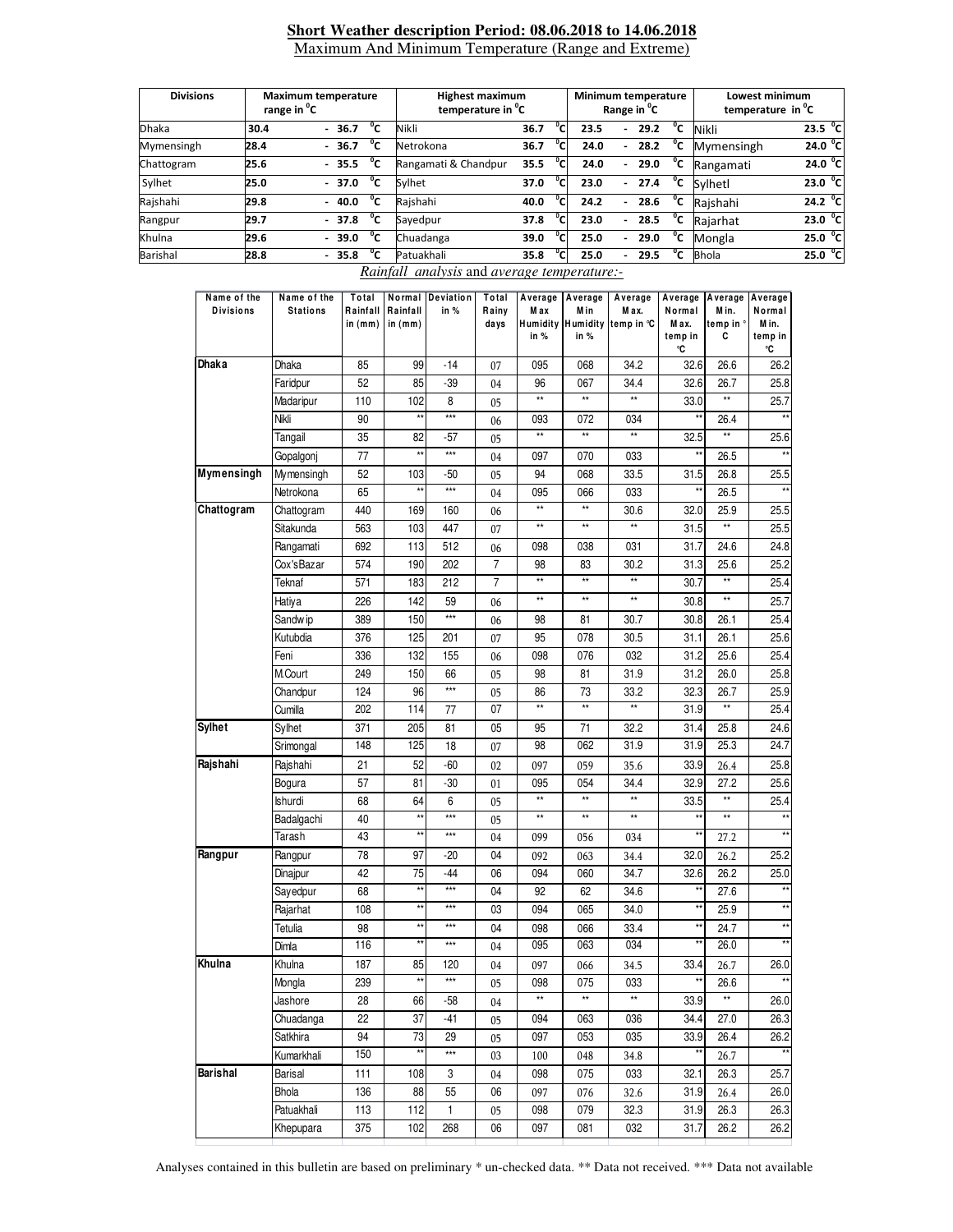

Spatial distribution of Rainfall (mm). Period (08-06-2018 to 14-06-2018)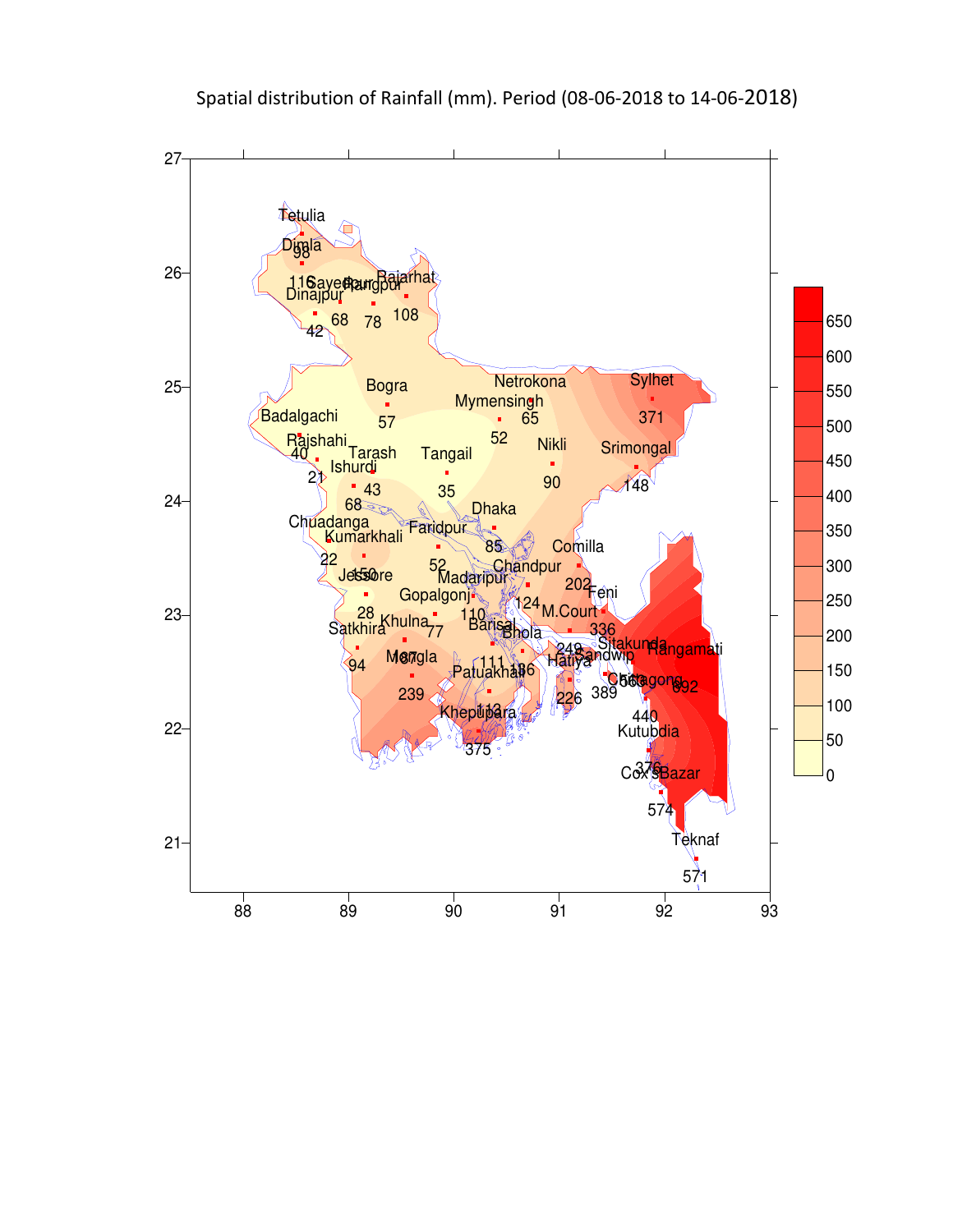



## গণপ্রজাতন্ত্রী বাংলাদেশ সরকার বাংলাদেশ আবহাওয়া অধিদপ্তর কৃষি আবহাওয়া মহাশাখা আবহাওয়া ভবন, ই-২৪, আগারগাঁও, ঢাকা-১২০৭। www.bmd.gov.bd

এজিএম-২৩.০৯.০০০০.০৩৫.৫১.০১১.১৮.২৪

তারিখ: ১৮-০৬-২০১৮ খ্রিঃ

পর্বাভাসের সময়কাল: ১৮-০৬-২০১৮ থেকে ২৩-০৬-২০১৮

Spatial distribution of Rainfall (mm) Period (08-06-2018 to 14-06-2018)



Simulated Rainfall (mm) (WRF model) Period (18-06-2018 to 23-06-2018)



1 5 10 20 30 40 50 60 70 80 1001201401601802

Extended outlook for accumulative rainfall (mm) Period 24-06-2018 to 30-06-2018)



1 5 10 20 30 40 50 60 70 80 100120140160180

## প্ৰধান বৈশিষ্ট্য সমূহঃ-

গত সপ্তাহে দেশের দৈনিক উজ্জল সূর্যকিরণ কালের গড় ৩.৪৪ ঘন্টা ছিল । গত সপ্তাহে দেশের দৈনিক বাষ্পীভবনের গড ৩.৩১ মিঃ মিঃ ছিল।

## আবহাওয়ার পূর্বাভাসঃ- ১৮-০৬-২০১৮ থেকে ২৩-০৬-২০১৮ ইং পর্যন্ত।

এ সপ্তাহে দৈনিক উজ্জল সূর্য কিরণ কাল ৫.০০ থেকে ৬.০০ ঘন্টার মধ্যে থাকতে পারে ।

আগামী সপ্তাহের বাষ্পীভবনের দৈনিক গড় ৩.০০ মিঃ মিঃ থেকে ৪.০০ মিঃ মিঃ থাকতে পারে।

- দক্ষিণ-পশ্চিম মৌসুমী বায়ু বাংলাদেশের উপর সক্রিয় এবং উত্তর বঙ্গোপসাগরে দূর্বল থেকে মাঝারী অবস্থায় রয়েছে।
- এ সময়ে সিলেট, ময়মনসিংহ ও রংপুর বিভাগের অনেক স্থানে এবং ঢাকা, চট্টগ্রাম, খুলনা ও বরিশাল বিভাগের কিছু কিছু স্থানে বিজলী চমকানো ও অস্থায়ী দমকা অথবা ঝড়ো হাওয়াসহ মাঝারি (১১-২২ মিঃ মিঃ/দিন) থেকে মাঝারি ধরনের ভারী (২৩-৪৩ মিঃ মিঃ/দিন) বৃষ্টি/বজ্রবৃষ্টি হতে পারে। সেই সাথে দেশের কোথাও কোথাও ভারী (৪৪-৮৮ মিঃমিঃ/দিন) বর্ষণ হতে পারে।
- এ সময়ের দ্বিতীয়ার্ধে বৃষ্টিপাতের পরিমাণ বৃদ্ধি পেতে পারে।
- এ সময়ে সারাদেশের দিন ও রাতের তাপমাত্রা সামান্য বৃদ্ধি পেতে পারে।

Smanach

(কাওসার পারভীন) উপপরিচালক কৃষি আবহাওয়া মহাশাখা টেলিফোন: ৯১৪৩৭০৩ (অফিস)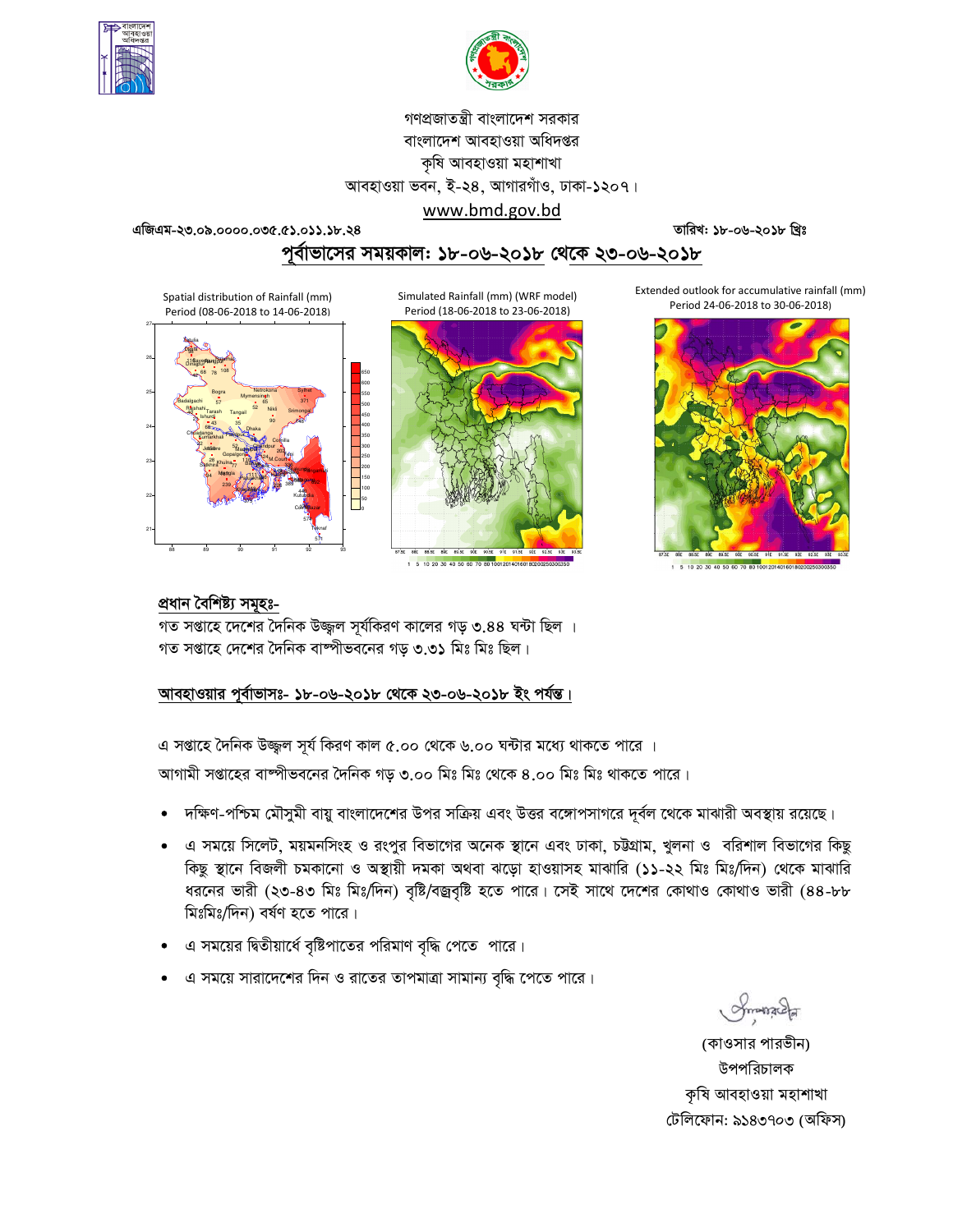## সংক্ষিপ্ত আবহাওয়া বিবরণী, সময়: ০৮-০৬-২০১৮ থেকে ১৪-০৬-২০১৮

| বিভাগ     | সর্বোচ্চ তাপমাত্রার পরিসর        | সৰ্বোচ্চ তাপমাত্ৰা ° সেঃ               | সর্বনিম্ন তাপমাত্রার পরিসর°সেঃ                             | সর্বনিম্ন তাপমাত্রা °সেঃ |  |  |
|-----------|----------------------------------|----------------------------------------|------------------------------------------------------------|--------------------------|--|--|
| ঢাকা      | - ৩৬.৭ ° সেঃ<br>00.8             | নিকলী<br>৩৬.৭ °সেঃ                     | $^{\circ}$ সেঃ<br>২৯.২<br>২৩.৫<br>$\overline{\phantom{a}}$ | নিকলী<br>২৩.৫ ° সেঃ      |  |  |
| ময়মনসিংহ | $^{\circ}$ সেঃ<br>-৩৬.৭<br>২৮.৪  | ৩৬.৭° সেঃ<br>নেত্ৰকোনা                 | $^{\circ}$ সেঃ<br>২৮.২<br>२8.०<br>$\overline{\phantom{0}}$ | ২৪.০ ° সেঃ<br>ময়মনাসংহ  |  |  |
| চউগ্ৰাম   | $^{\circ}$ সেঃ<br>২৫.৬<br>- ৩৫.৫ | রাঙ্গামাটি ও চাঁদপর<br>৩৫.৫ ° সেঃ      | $^{\circ}$ সেঃ<br>২৯.০<br>२8.०<br>$\overline{\phantom{0}}$ | রাঙ্গামাটি<br>২৪.০ ° সেঃ |  |  |
| সিলেট     | $^{\circ}$ সেঃ<br>- ৩৭.০<br>২৫.০ | সিলেট<br>৩৭.০ ° সেঃ                    | $^{\circ}$ সেঃ<br>২৭.৪<br>২৩.০<br>$\overline{\phantom{0}}$ | সিলেট<br>২৩.০ ° সেঃ      |  |  |
| রাজশাহী   | $^{\circ}$ সেঃ<br>২৯.৮<br>- 80.0 | রাজশাহী<br>8০.০ ° সেঃ                  | $^{\circ}$ সেঃ<br>২৪.২<br>২৮.৬<br>$\overline{\phantom{0}}$ | রাজশাহী<br>২৪.২ ° সেঃ    |  |  |
| রংপুর     | $^{\circ}$ সেঃ<br>- ৩৭.৮<br>২৯.৭ | ৩৭.৮ $^{\circ}$ সেঃ<br>সৈয়দপুর        | $^{\circ}$ সেঃ<br>২৮.৫<br>২৩.০<br>$\overline{\phantom{0}}$ | ২৩.০ ° সেঃ<br>রাজারহাট   |  |  |
| খুলনা     | $^{\circ}$ সেঃ<br>২৯.৬<br>- ৩৯.০ | $^{\circ}$ সেঃ<br>ರಿನಿ.೦<br>চয়াডাঙ্গা | $^{\circ}$ সেঃ<br>২৫.০<br>২৯.০<br>$\overline{\phantom{a}}$ | ২৫.০ ° সেঃ<br>মংলা       |  |  |
| বরিশাল    | ۰<br>- ৩৫.৮<br>২৮.৮<br>সেঃ       | পটয়াকালী<br>৩৫.৮ ° সেঃ                | $^{\circ}$ সেঃ<br>২৯.৫<br>২৫.০<br>$\overline{\phantom{a}}$ | ২৫.০ ° সেঃ<br>ভোলা       |  |  |

# <u> বৃষ্টিপাত বিশ্লেষন এবং স্বাভাবিক তাপমাত্ৰা :</u>

| বিভাগের নাম    | স্টেশনের নাম | মোট<br>বৃষ্টিপাত<br>(মিঃমিঃ) | ম্বাভাবিক<br>বৃষ্টিপাত<br>(মিঃমিঃ) | বিছ্যুতি( %) | মোট<br>বৃষ্টিশাতের<br>দিন | সৰ্বোচ্চ গড<br>আৰ্দ্ৰতা<br>( %) | সৰ্বোনিম্ন<br>আৰ্দ্ৰতা<br>( %) | গড় সৰ্বোচ্চ<br>তাপমাত্রা<br>(ডিগ্ৰী সেঃ) | गড<br>ষভাবিক<br>তাপমাত্রা<br>(ডিগ্ৰী | সৰ্বনিম্ন<br>গড<br>তাপমাত্রা<br>(ডিগ্ৰী | সৰ্বনিম্ন<br>ষাভাবিক<br>গড<br>তাপমাত্রা( |  |
|----------------|--------------|------------------------------|------------------------------------|--------------|---------------------------|---------------------------------|--------------------------------|-------------------------------------------|--------------------------------------|-----------------------------------------|------------------------------------------|--|
|                |              |                              |                                    |              |                           |                                 |                                |                                           | (সঃ)                                 | (সঃ)                                    | ডিগ্ৰী সেঃ)                              |  |
| ঢাকা           | ঢাকা         | ৮৫                           | ৯৯                                 | $-58$        | o٩                        | ০৯৫                             | ০৬৮                            | ৩৪.২                                      | ৩২.৬                                 | ২৬.৬                                    | ২৬.২                                     |  |
|                | ফরিদপুর      | ৫২                           | ৮৫                                 | -৩৯          | 08                        | ৯৬                              | ০৬৭                            | 08.8                                      | ৩২.৬                                 | ২৬.৭                                    | ২৫.৮                                     |  |
|                | মাদারীপুর    | 550                          | 502                                | $\mathbf b$  | o¢                        | $\pm$ $\pm$                     | $\pm \pm$                      | $\ast$ $\ast$                             | 0.0                                  | $\ast$ $\ast$                           | ২৫.৭                                     |  |
|                | নিকলী        | ৯০                           | $\ast$ $\ast$                      | ***          | ০৬                        | ০৯৩                             | ०१२                            | $\circ$                                   | **                                   | ২৬.৪                                    | $**$                                     |  |
|                | টাঙ্গাইল     | ৩৫                           | ৮২                                 | -৫ ዓ         | o¢                        | $\ast$ $\ast$                   | $\ast$ $\ast$                  | $**$                                      | ৩২.৫                                 | $\ast$ $\ast$                           | ২৫.৬                                     |  |
|                | গোপালগজ্ঞ    | ۹۹                           | $\pm$ $\pm$                        | ***          | $\circ 8$                 | ০৯৭                             | 090                            | ೲ                                         | $\ast$ $\ast$                        | ২৬.৫                                    | $\pm \pm$                                |  |
| ময়মনসিংহ      | ময়মনসিংহ    | ৫২                           | ১০৩                                | -00          | o¢                        | ৯৪                              | ০৬৮                            | ৩৩.৫                                      | ৩১.৫                                 | ২৬.৮                                    | ১. ১২                                    |  |
|                | নেত্ৰকোনা    | ৬৫                           | $\pm$ $\pm$                        | $* * *$      | $\circ$ 8                 | ০৯৫                             | ০৬৬                            | ೦೦೦                                       | $**$                                 | ২৬.৫                                    | $\ast$                                   |  |
| <u>চউগ্রাম</u> | চট্ৰগ্ৰাম    | 880                          | ১৬৯                                | ১৬০          | ০৬                        | $\ast$ $\ast$                   | $\ast\ast$                     | 0.00                                      | ৩২.০                                 | ২৫.৯                                    | ২৫.৫                                     |  |
|                | সীতাকুন্ড    | ৫৬৩                          | ১০৩                                | 889          | o٩                        | $\ast$ $\ast$                   | $**$                           | $**$                                      | ৩১.৫                                 | $**$                                    | 20.0                                     |  |
|                | রাঙ্গামার্টি | ৬৯২                          | ১১৩                                | ৫১২          | ০৬                        | ০৯৮                             | ০৩৮                            | ০৩১                                       | ৩১.৭                                 | ২৪.৬                                    | 28.b                                     |  |
|                | কক্সবাজার    | 0.98                         | ১৯০                                | ২০২          | ٩                         | ৯৮                              | ৮৩                             | ৩০.২                                      | ৩১.৩                                 | ২৫.৬                                    | ২৫.২                                     |  |
|                | টেকনাফ       | 692                          | ১৮৩                                | ২১২          | ٩                         | $\ast$ $\ast$                   | $\ast$ $\ast$                  | $\ast$ $\ast$                             | ৩০.৭                                 | $\ast$ $\ast$                           | 20.8                                     |  |
|                | হাতিয়া      | ২২৬                          | 583                                | ৫৯           | ০৬                        | $\pm$ $\pm$                     | $\ast$ $\ast$                  | $***$                                     | 00.b                                 | $\ast$ $\ast$                           | ২৫.৭                                     |  |
|                | সন্দ্বীপ     | ৩৮৯                          | ১৫০                                | ***          | ০৬                        | ৯৮                              | ৮১                             | ৩০.৭                                      | 00.b                                 | ২৬.১                                    | ২৫.8                                     |  |
|                | কুতুবদীয়া   | ৩৭৬                          | ১২৫                                | ২০১          | o٩                        | ৯৫                              | ०१৮                            | 0.00                                      | 05.5                                 | ২৬.১                                    | ২৫.৬                                     |  |
|                | ফেনী         | ৩৩৬                          | ১৩২                                | 200          | ০৬                        | ০৯৮                             | ০৭৬                            | ০৩২                                       | ৩১.২                                 | ২৫.৬                                    | ২৫.8                                     |  |
|                | মাইজদী কোর্ট | ২৪৯                          | 500                                | ৬৬           | o¢                        | ৯৮                              | ৮১                             | ৩১.৯                                      | ৩১.২                                 | ২৬.০                                    | ২৫.৮                                     |  |
|                | চাঁদপুর      | 558                          | ৯৬                                 | $***$        | o¢                        | ৮৬                              | ٩৩                             | 00.2                                      | ৩২.৩                                 | ২৬.৭                                    | ২৫.৯                                     |  |
|                | কুমিল্লা     | ২০২                          | 558                                | ۹۹           | ο٩                        | $**$                            | $\ast\ast$                     | **                                        | ৩১.৯                                 | $\pm$ $\pm$                             | 20.8                                     |  |
| সিলেট          | সিলেট        | ৩৭১                          | ২০৫                                | ৮১           | o¢                        | ৯৫                              | ۹১                             | ৩২.২                                      | 05.8                                 | ২৫.৮                                    | ২৪.৬                                     |  |
|                | শ্ৰীমঙ্গল    | 58 <sub>b</sub>              | ১২৫                                | ১৮           | o٩                        | ৯৮                              | ০৬২                            | ৩১.৯                                      | ৩১.৯                                 | ২৫.৩                                    | २8.१                                     |  |
| রাজশাহী        | রাজশাইী      | ২১                           | Q2                                 | -৬০          | ०२                        | ০৯৭                             | ০৫৯                            | ৩৫.৬                                      | ৩৩.৯                                 | ২৬.৪                                    | ২৫.৮                                     |  |
|                | বগুডা        | ৫ १                          | ৮১                                 | -৩০          | ০১                        | ০৯৫                             | 0@8                            | 08.8                                      | ৩২.৯                                 | ২৭.২                                    | ২৫.৬                                     |  |
|                | ঈশ্বরদী      | ৬৮                           | ৬৪                                 | ৬            | o¢                        | $\ast$ $\ast$                   | $\ast$ $\ast$                  | $*\ast$                                   | ৩৩.৫                                 | $\ast$ $\ast$                           | ২৫.৪                                     |  |
|                | বদলগাষী      | 80                           | $\ast$ $\ast$                      | $***$        | o¢                        | $\ast$                          | $\ast$ $\ast$                  | $\ast$ $\ast$                             | $\ast$                               | $\ast$ $\ast$                           | $**$                                     |  |
|                | তাড়াশ       | 8 <sub>0</sub>               | $\ast$                             | ***          | $\circ 8$                 | ০৯৯                             | ০৫৬                            | $\circ$ $\circ$ $\circ$                   | $\ast$                               | ২৭.২                                    | $**$                                     |  |
| রংপুর          | রংপুর        | ٩b                           | ৯৭                                 | -২০          | $\circ$ 8                 | ০৯২                             | ০৬৩                            | 08.8                                      | ৩২.০                                 | ২৬.২                                    | ২৫.২                                     |  |
|                | দিনাজপুর     | 82                           | ዓ৫                                 | $-88$        | ০৬                        | $\circ$ ৯8                      | ০৬০                            | 08.9                                      | ৩২.৬                                 | ২৬.২                                    | ২৫.০                                     |  |
|                | সৈয়দপুর     | ৬৮                           | $**$                               | ***          | $\circ 8$                 | ৯২                              | ৬২                             | ৩ $8.5$                                   | **                                   | ২৭.৬                                    | $**$                                     |  |
|                | রাজারহাট     | 50 <sub>b</sub>              | $\ast$ $\ast$                      | $***$        | ০৩                        | ০৯৪                             | ০৬৫                            | 08.0                                      | $**$                                 | ২৫.৯                                    | $\ast$                                   |  |
|                | তেতুঁলিয়া   | ৯৮                           | $**$                               | ***          | $\circ$ 8                 | ০৯৮                             | ০৬৬                            | 00.8                                      | **                                   | २8.१                                    | $\ast$                                   |  |
|                | ডিমলা        | 356                          | $**$                               | ***          | $^{\circ8}$               | ০৯৫                             | ০৬৩                            | $\circ$                                   | **                                   | ২৬.০                                    | $**$                                     |  |
| থুলনা          | থুলনা        | b4                           | b¢                                 | ১২০          | $\circ$ 8                 | ০৯৭                             | ০৬৬                            | 08.0                                      | 00.8                                 | ২৬. ৭                                   | ২৬.০                                     |  |
|                | মংলা         | ২৩৯                          | $**$                               | ***          | o¢                        | ০৯৮                             | ०१৫                            | ಂ೮                                        | $\ast$ $\ast$                        | ২৬.৬                                    | $**$                                     |  |
|                | যশোর         | ২৮                           | ৬৬                                 | -45          | 08                        | $\ast$ $\ast$                   | $**$                           | $**$                                      | ৩৩.৯                                 | $**$                                    | ২৬.০                                     |  |
|                | চুয়াডাঙ্গা  | ২২                           | ৩৭                                 | $-85$        | o¢                        | ০৯৪                             | ০৬৩                            | ০৩৬                                       | 08.8                                 | ২৭.০                                    | ২৬.৩                                     |  |
|                | সাতক্ষীরা    | ৯৪                           | ۹৩                                 | ২৯           | o¢                        | ০৯৭                             | ০৫৩                            | ০৩৫                                       | ৩৩.৯                                 | ২৬.৪                                    | ২৬.২                                     |  |
|                | কুমারখালী    | ১৫০                          | $**$                               | ***          | $\circ \circ$             | ১০০                             | 08 <sub>b</sub>                | 08.5                                      | $**$                                 | ২৬.৭                                    | $**$                                     |  |
| বরিশাল         | বরিশাল       | 555                          | 50 <sub>b</sub>                    | ৩            | $^{\circ8}$               | ০৯৮                             | ०१৫                            | ೦೦೦                                       | ৩২.১                                 | ২৬.৩                                    | ২৫.৭                                     |  |
|                | ভোলা         | ১৩৬                          | bb                                 | ¢¢           | ০৬                        | ০৯৭                             | ০৭৬                            | ৩২৬                                       | ৩১.৯                                 | ২৬.৪                                    | ২৬.০                                     |  |
|                | পটুয়াথালী   | ১১৩                          | ډدد                                | J.           | o¢                        | ০৯৮                             | ০৭৯                            | ৩২.৩                                      | ৩১.৯                                 | ২৬.৩                                    | ২৬.৩                                     |  |
|                | খেপুশাড়া    | ৩৭৫                          | ১০২                                | ২৬৮          | ০৬                        | ০৯৭                             | ob3                            | ০৩২                                       | ৩১.৭                                 | ২৬.২                                    | ২৬.২                                     |  |

N.B .Analyses contained in this bulletin are based on preliminary \* un-checked data. \*\* Data not received. \*\*\* Data not available.